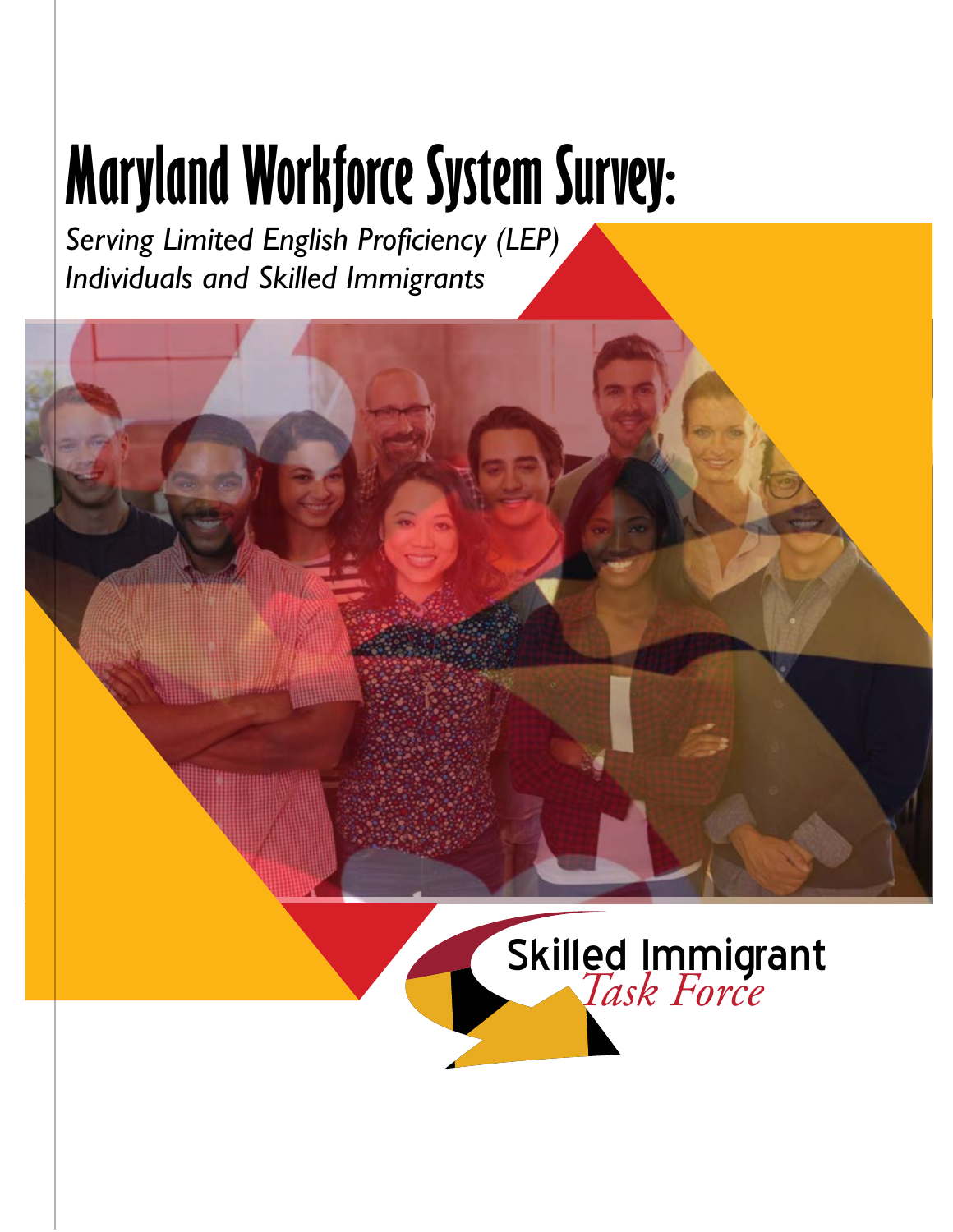# **Maryland Workforce System Survey:**

*Serving Limited English Proficiency (LEP) Individuals and Skilled Immigrants*

# **Introduction**

Section 188 of the Workforce Innovation and Opportunity Act (WIOA) prohibits discrimination against individuals relating to the delivery of services. The regulations released by the United States Department of Labor require the formulation of a plan to ensure non-discrimination in the services provided by Maryland's workforce system. A major component of this plan focuses on services provided to Limited English Proficiency (LEP) Individuals and skilled immigrants.

Over the past year, Maryland's Skilled Immigrant Task Force has been meeting to address the needs of Maryland's skilled immigrant population. This survey was created as a part of the Task Force's on-going work.

# **Purpose**

The purpose of this Workforce System Survey is to assess how Maryland's WIOA network serves skilled immigrants and LEP individuals. Responses will drive the creation of future technical assistance and cross training opportunities. Therefore, we are conducting a Workforce System Survey of the partners who make up Maryland's Workforce System. This survey is being sent to staff from the State's American Job Centers, Local Departments of Social Services, Division of Rehabilitation Services, and Title II adult education service providers.

# **Notice for Survey Participants**

The survey is anonymous to protect your rights as a participant. It is completely confidential and should only take a few minutes of your time. Again, the information will only be used to better inform how Maryland's workforce system can provide services to LEP Individuals and skilled immigrants. Thank you for your participation.

# **Definitions**

For the purpose of the activity, the following terms are defined as follows:

#### *Skilled Immigrant*

A work-authorized foreign-born and foreign-trained worker with at least two (2) years of formal or informal education, training, or on the job experience that has led to special skills, training, knowledge, and/or abilities for certain types of work

#### *Limited English Proficiency (LEP)*

Individuals who do not speak English as their primary language and who have a limited ability to read, speak, write, or understand English can be limited English proficient. LEP individuals may be competent in English for certain types of communication (e.g., speaking or understanding), but still be LEP for other purposes (e.g., reading or writing).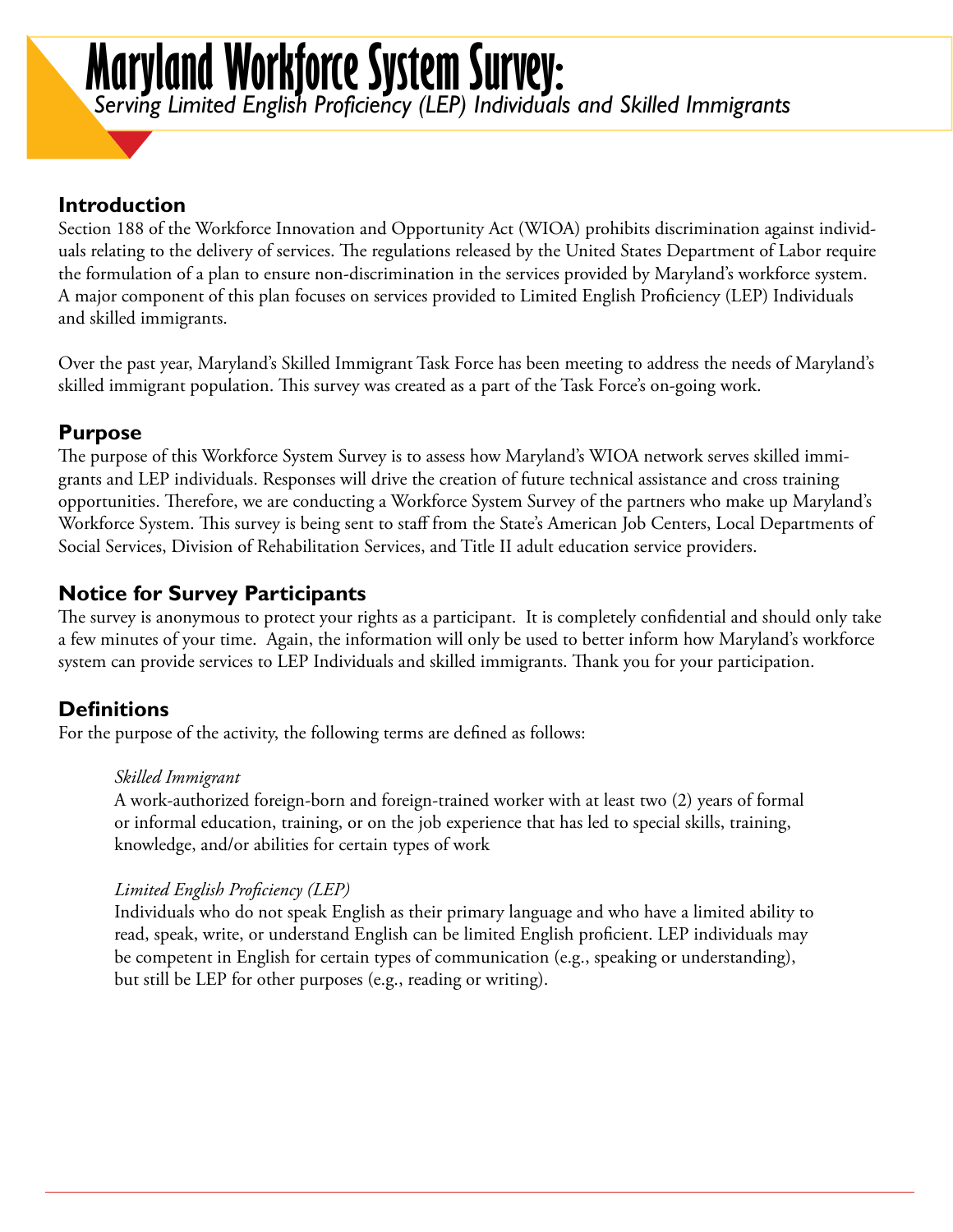

# **Section I: Professional Demographics**

#### **1. Where do you work?**

*(Select one)*

- American Job Center (DLLR or Title I local workforce area)
- Local Department of Social Services (LDSS)
- Division of Rehabilitation Services (DORS)
- WIOA Title II adult education provider

#### **2. In which Local Workforce Development Area do you work?**

*(Select one)*

- Anne Arundel County
- Baltimore City
- Baltimore County
- Frederick County
- Lower Shore
	- Somerset County
	- Wicomico County
	- Worcester County
- Mid-Maryland
	- Carroll County
	- Howard County
- Montgomery County
- Prince George's County
- Southern Maryland
	- Calvert County
	- Charles County
	- St. Mary's County
- Susquehanna
	- Cecil County
	- Harford County
- Upper Shore
	- Caroline County
	- Dorchester County
	- Kent County
	- Queen Anne's County
	- Talbot County
- Western Maryland
- Allegany County
- Garrett County
- Washington County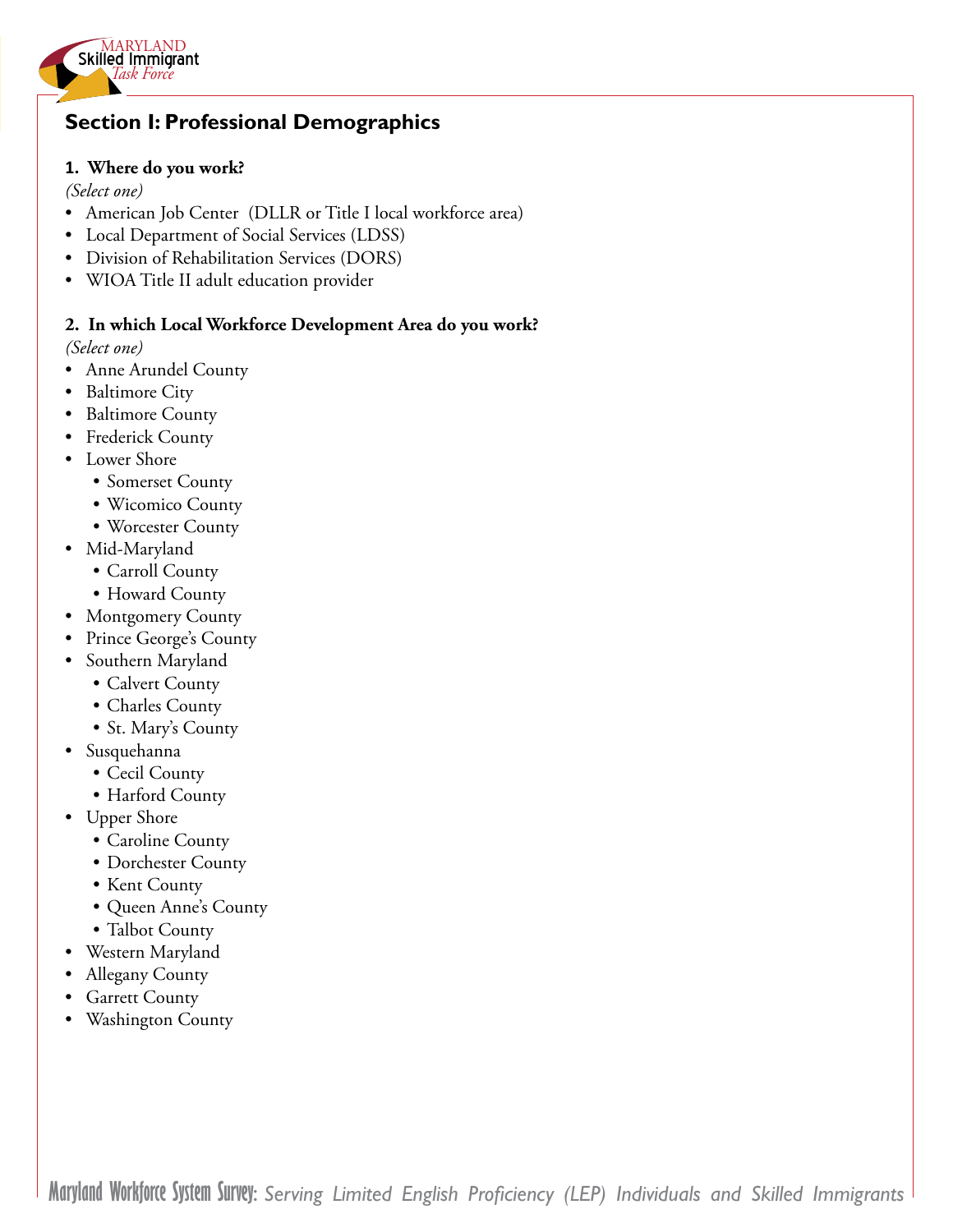

#### **3. Which of the following best describes your job function?**

*(Select one)*

- Management or senior staff
- Staff who directly interact with customers/students
- Administrative staff who do not directly interact with customers/students
- None of the above

# **Section II: Limited English Proficiency (LEP)**

*Limited English Proficiency (LEP) Definition:*

Individuals who do not speak English as their primary language and who have a limited ability to read, speak, write, or understand English can be limited English proficient. LEP individuals may be competent in English for certain types of communication (e.g., speaking or understanding), but still be LEP for other purposes (e.g., reading or writing).

#### **4. How does your agency identify LEP individuals?**

*(Select all that apply)*

- Assume limited English proficiency if communication seems impaired
- Formal assessment (TABE CLAS-E, TABE, CASAS, BEST Plus 2.0, BEST Literacy, etc.)
- Respond to individual requests for language assistance services
- Self-identification by the non-English speaker or LEP individual during intake
- Ask open-ended questions to determine language proficiency on the telephone or in person
- Use of "I Speak" language identification cards or posters
- Based on written material submitted to the agency (e.g. complaints)
- We have not identified non-English speakers or LEP individuals
- Other (Please specify):

#### **5. How do LEP individuals report hearing about your organization and services?**

*(Select all that apply)*

- Heard about services from immigrant-serving organizations and community groups
- Heard about services from friends or family (word of mouth)
- Saw flyers/informational material in public locations
- Saw online posting of available services/programs (websites, Maryland Workforce Exchange)
- Saw Social Media pages/posts
- Heard about services from media specifically targeting LEP or foreign language-speaking populations, such as newspapers or radio programs
- Received notices about programs and/or activities from a school, college, or community service group
- Received an email about available services
- I don't know
- My organization has not served LEP individuals
- Other (Please specify):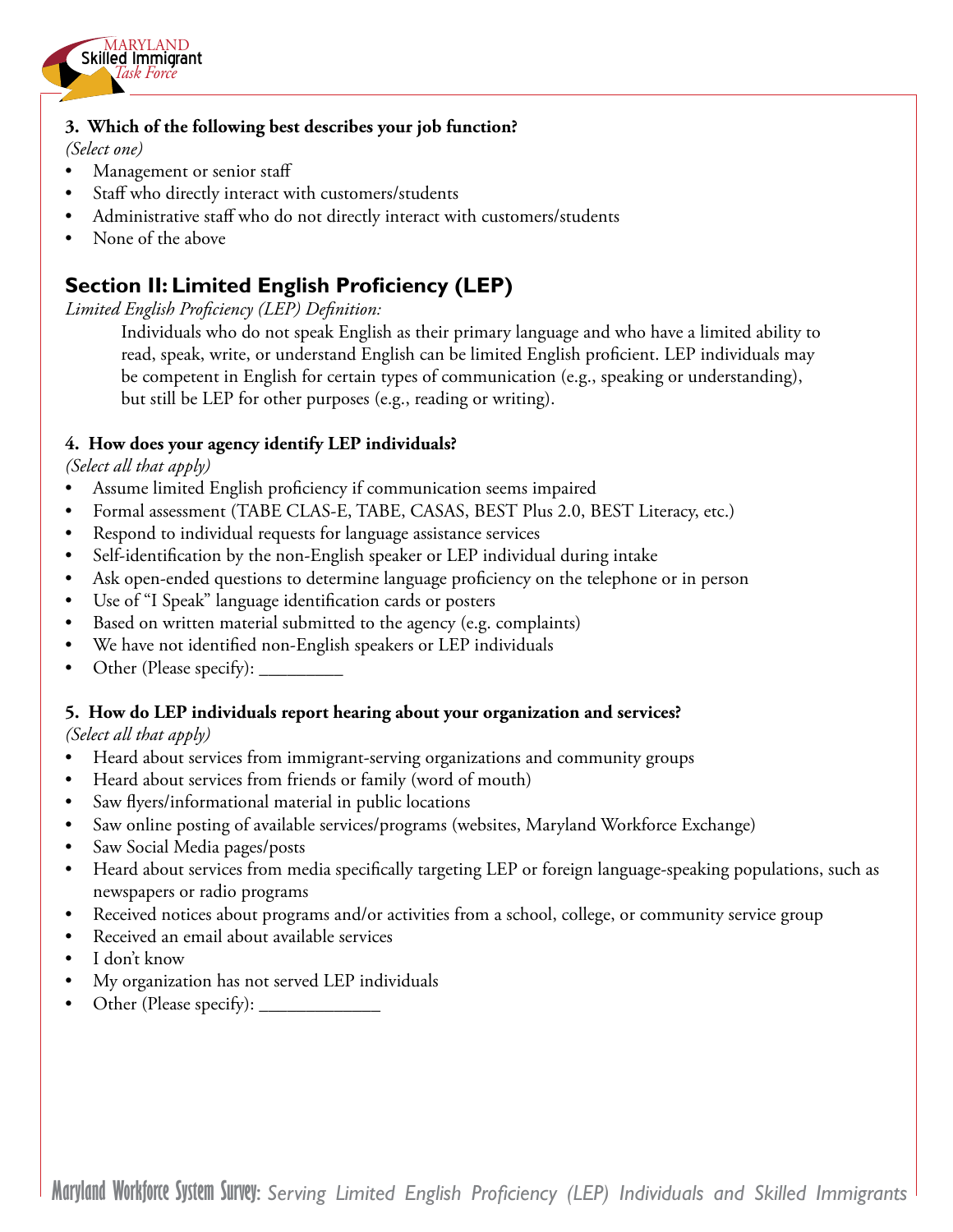

#### **6. If you collect and record primary language data from individuals, where is the information stored?**

*(Select all that apply)*

- Intake information/form
- Program application or database system
- Maryland Workforce Exchange
- This data is not collected

#### **7. dentify non-English languages encountered at your organization or site:**

*(Select all that apply)*

- Amharic (Ethiopia)
- Arabic (Middle East and North Africa)
- Bengali (Bangladesh and India)
- Burmese (Myanmar, formerly Burma)
- Chinese
- Dari (Afghanistan)
- Farsi (Iran)
- French
- German
- Haitian Creole
- Hindi (India)
- Italian
- Kinyarwanda (Rwanda)
- Korean
- **Japanese**
- Nepali
- Oromo (Ethiopia)
- Polish
- **Portuguese**
- Russian
- Spanish
- Swahili (Eastern and Southeastern Africa)
- Tagalog (Philippines)
- Tigrinya (Eritrea, Ethiopia)
- Thai
- Urdu (Pakistan)
- Pashto (Afghanistan and Pakistan)
- Vietnamese
- Yiddish
- Other (Please specify): \_\_\_\_\_\_\_\_\_\_\_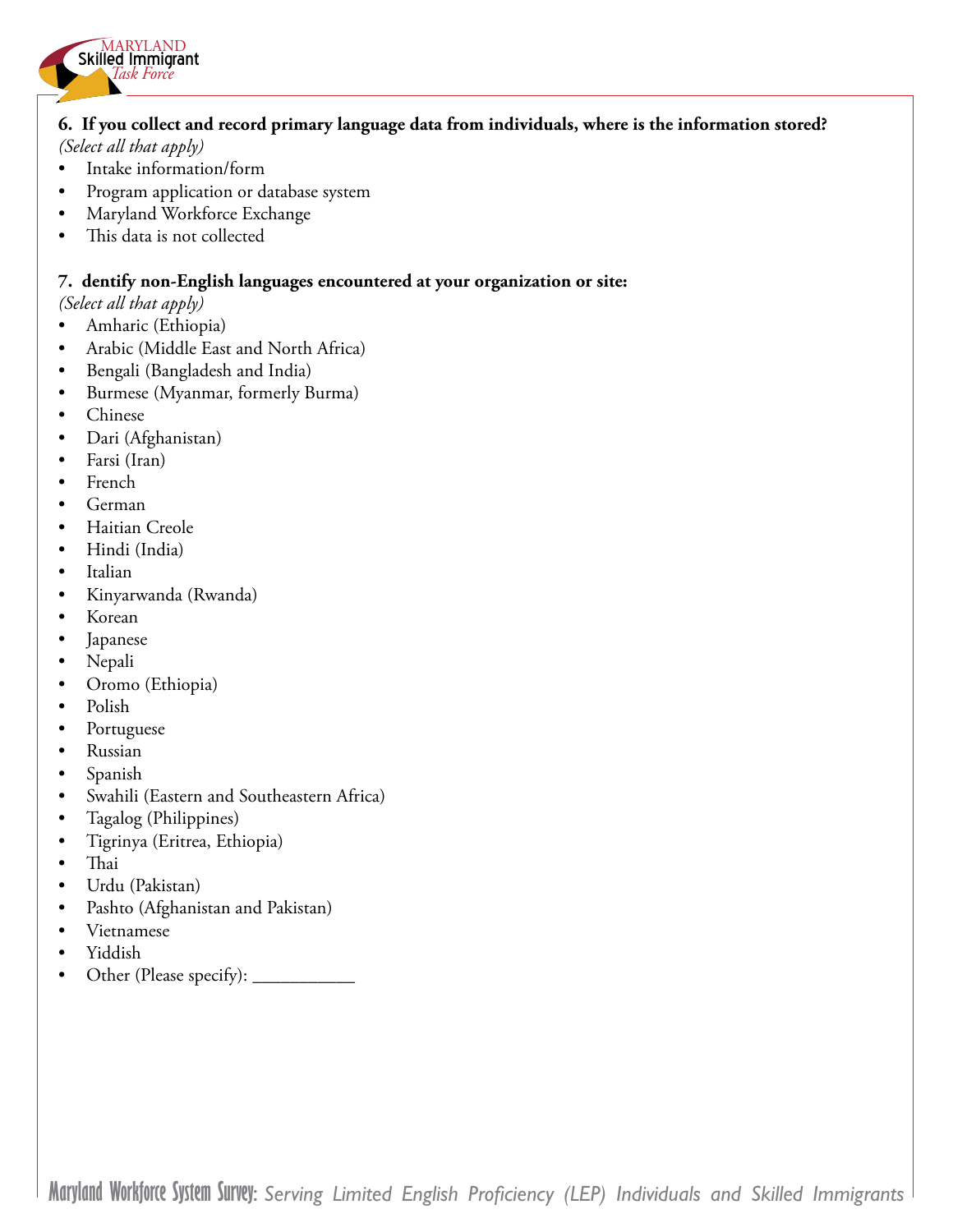#### **8. What type of language assistance services have you utilized to serve customers?**

*(Select all that apply)*

Skilled Immigrant *Task Force* MARYLAND

- *• LanguageLine*/telephone interpretation
- Bilingual staff for interpretation (oral)
- Bilingual staff for translation (documents)
- Contracted interpreters (oral)
- Contracted translators (documents)
- Volunteer interpreters (provided by customer)
- Volunteer translators (provided by customer)
- Other (Please specify): \_\_\_\_\_\_\_

#### **9. When is language assistance training available for staff at your organization?**

*(Select all that apply)* 

- Training was provided at the time of hire
- Training is provided periodically
- Training has not been provided
- Other (Please specify):

#### **10. What outreach does your organization currently conduct to engage LEP individuals and immigrant communities in services?**

*(Select all that apply)*

- Create relationships with immigrant community leaders
- Create relationships with immigrant-serving organizations for the purpose of customer referral
- Post flyers/informational material in public locations
- Post flyers/informational material in public locations in languages other than English
- Online posting of available services/programs (websites, Maryland Workforce Exchange)
- Publish information on media specifically targeting LEP or foreign language populations, such as newspapers or radio programs
- Send notices about programs and/or activities to schools, colleges, or community service groups
- Send emails about available services
- Social media pages/posts
- I don't know
- My organization does not conduct outreach to LEP individuals
- Other (Please specify):

#### **11. What resources have you used to serve LEP individuals?**

#### *(Select all that apply)*

- Onsite or referral to English as a Second Language/Adult Basic Education classes
- Referral to childcare services
- Referral to transportation services
- Provision of or referral to Supplemental Nutrition Assistance Program, energy assistance, Temporary Cash Assistance/Refugee Cash Assistance, medical, or SSI services
- Maryland Workforce Exchange
- Referral to American Job Center workshops
- Having staff with immigrant-service expertise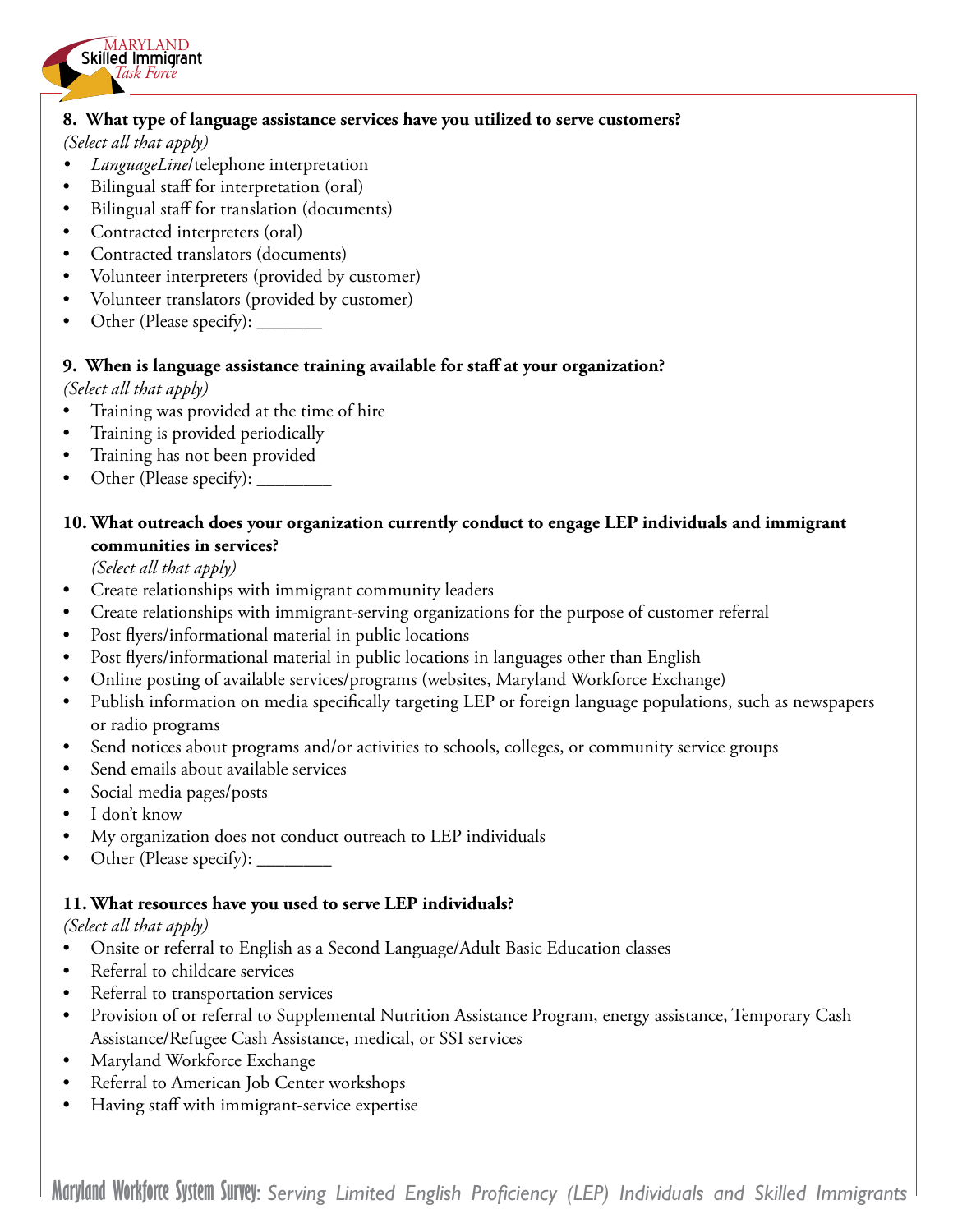

- Assistance with the professional licensing process
- Business services and/or employer connections
- Referral to relevant training programs
- Scholarships and/or financial assistance for training programs
- I have not utilized any resources to serve LEP individuals
- Other (Please specify):
- **12. Do you feel equipped with the skills and tools necessary to guide an LEP individual through the process of finding a job? Please explain.**
- Yes
- No
- Not applicable to my job function
- Comment box:

Skilled Immigrant *Task Force* MARYLAND

### **13. In what ways do you think your organization could enhance services for LEP individuals?**

*(Select top five)*

- Staff training on how to work with immigrants
- Staff training on how to work with LEP individuals
- Staff training on how to market immigrants to employers
- Increased outreach to immigrant communities
- Institute a Language Access Plan
- Staff training on the licensing process and credential evaluation
- Partner with immigrant serving non-profit organizations
- Hire culturally diverse staff
- Staff training on how to use interpretation and translation services
- Increase individualized services
- Develop strategies to reduce barriers (childcare, transportation, etc.)
- Hire staff to specifically work with immigrants
- Additional funding for services/programs
- I do not think services could be enhanced
- Other (Please specify): \_\_\_\_\_\_

#### **14. What training or technical assistance do you require in order to improve service to LEP individual Maryland's workforce system?**

Comment box: \_\_\_\_\_\_\_\_\_\_\_\_\_\_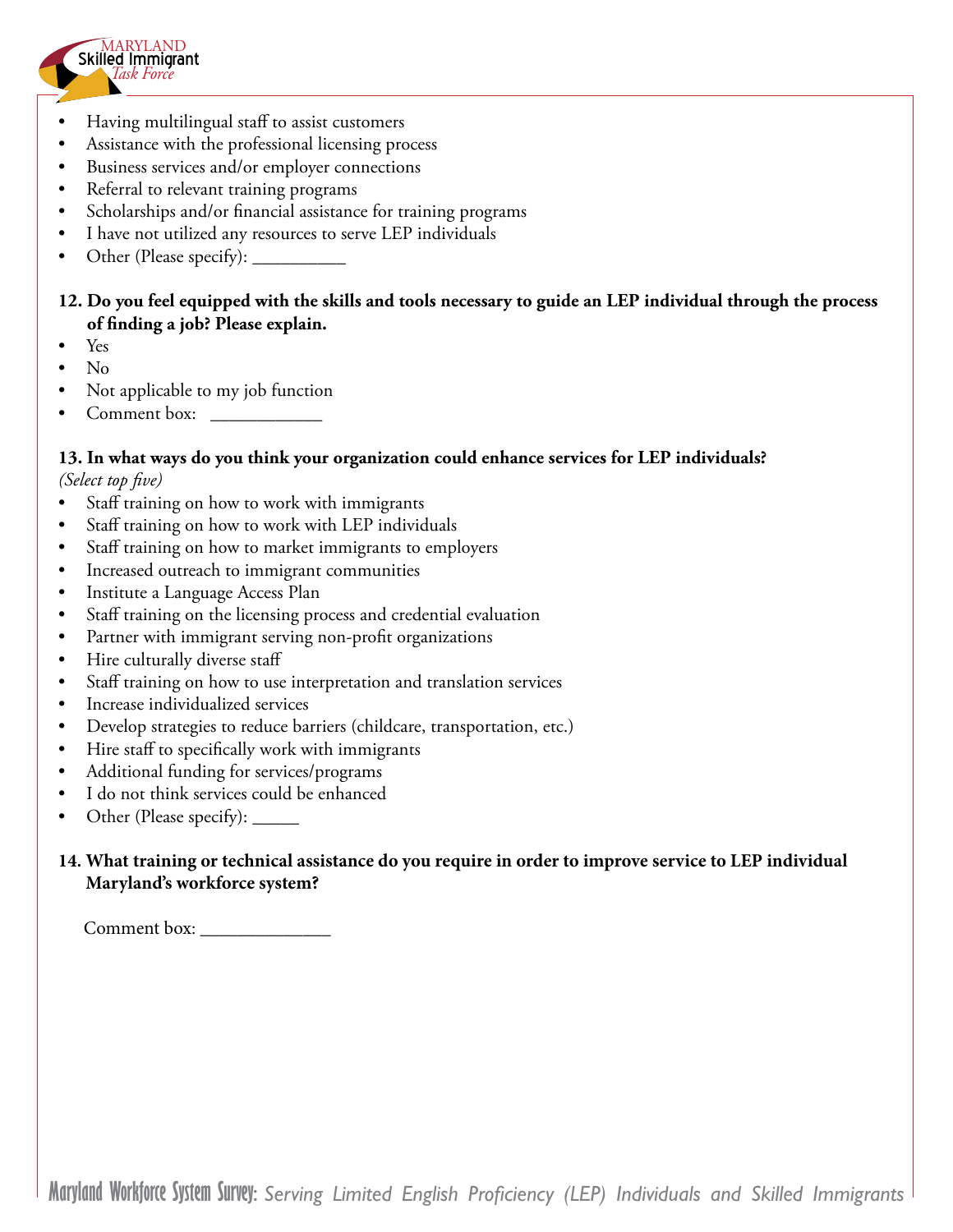

## **Section III: Skilled Immigrants**

#### *Skilled Immigrant Definition:*

A work-authorized foreign-born and foreign-trained worker with at least two (2) years of formal or informal education, training, or on the job experience that has led to special skills, training, knowledge, and/or abilities for certain types of work

#### **15. Have you noticed skilled immigrants facing barriers to obtaining jobs in their field of study and/or sector of past experience?**

- Yes
- No

*(If "no," skip to question 17).*

#### **16. What barriers have you noticed preventing skilled immigrants from obtaining jobs in their field of study and/or sector of past experience?**

*(Select the top 3 barriers)*

- English language barrier
- Cultural barriers
- Difficulty with the licensing process
- Transportation
- Childcare
- Lack of work experience in the U.S.
- Lack of social and professional networks
- Lack of understanding of the U.S. job system
- Lack of U.S. education credential
- Immigrant difficulty promoting their own skills and experience
- Insufficient funds for licensing, training or higher education
- Poor interview skills
- Poorly crafted resumes
- Employer/workforce system difficulty in assessing foreign education and/or training
- Other (Please specify):

# **17. How does your organization engage with businesses on behalf of skilled immigrants?**

*(Select all that apply)*

- Work with businesses to fill job vacancies with skilled immigrant labor
- Ask businesses to sit on workgroups or taskforces
- Facilitate visits to jobsites
- Encourage use of Maryland Workforce Exchange
- My organization does not engage with businesses on behalf of skilled immigrants
- My organization does not engage with businesses
- Other (Please specify)

#### **18. Do you think skilled immigrants bring assets to the Maryland workforce?**

- Yes
- No

*(If "no," skip to question 20).*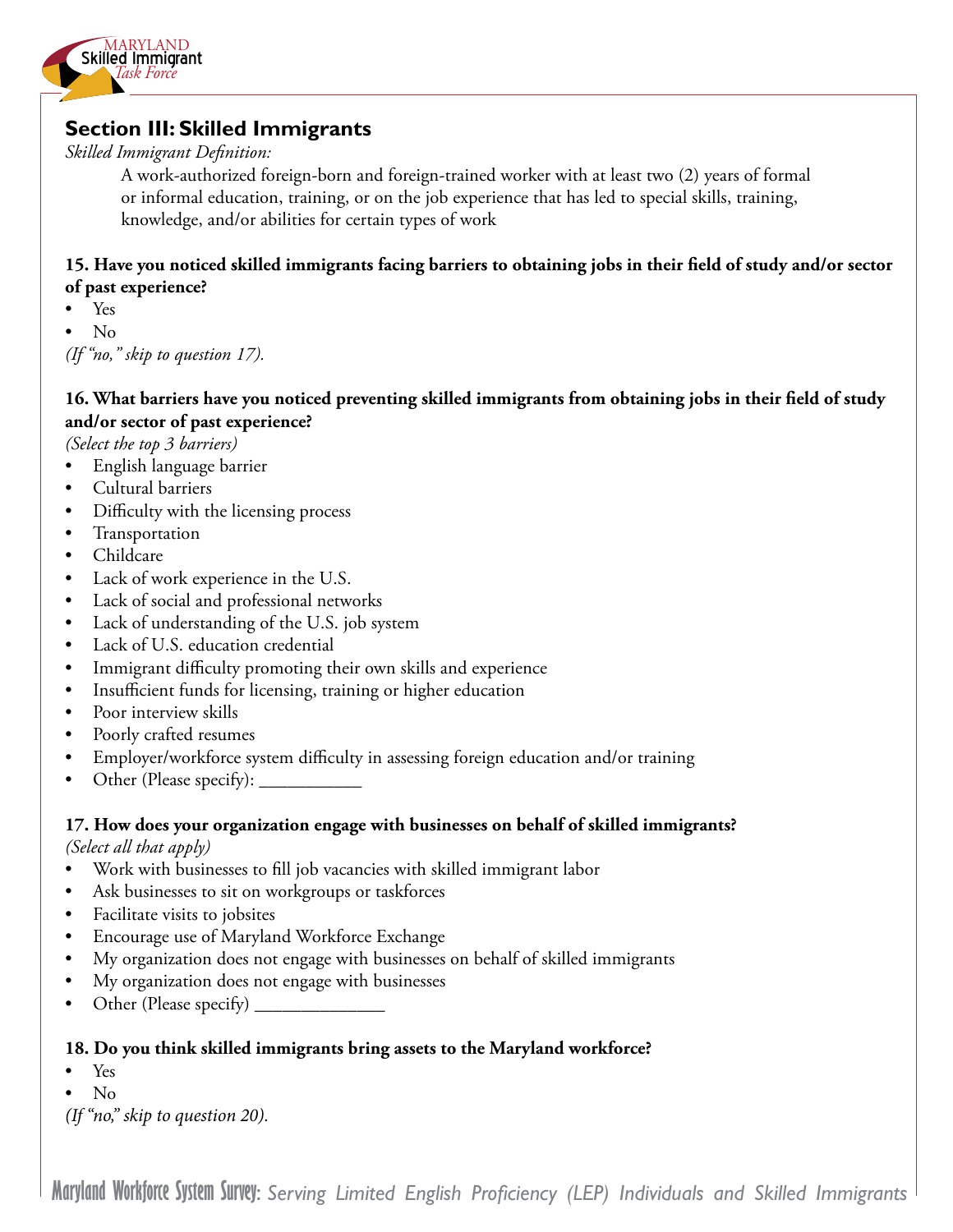

#### **19. What unique assets do you think skilled immigrants bring to the Maryland workforce?**

*(Select all that apply)*

- Work experience
- Ability to speak other languages
- Creation of a labor pipeline
- Previous education
- Small Business/Entrepreneurship expertise
- Ability to diversify the workplace
- Motivation and work ethic
- Other (Please specify): \_

#### **20. What resources have you used to serve skilled immigrants?**

*(Select all that apply)* 

- Onsite or referral to English as a Second Language/Adult Basic Education classes
- Referral to childcare services
- Referral to transportation services
- Provision of or referral to SNAP, energy assistance, TANF/RCA, medical, or SSI services
- Maryland Workforce Exchange
- Referral to American Job Center workshops
- Having staff with immigrant-service expertise
- Having multilingual staff to assist customers
- Referral to academic credential evaluation organizations
- Assistance with the professional licensing process
- Business services and/or employer connections
- Referral to relevant training programs
- Scholarships and/or financial assistance for training programs
- I have not utilized any resources to serve skilled immigrants
- Other (Please specify):

#### **21. How could skilled immigrants be better connected to WIOA services?**

*(Select all that apply)* 

- Creation of a centralized online service hub
- Increased outreach to immigrant communities
- Partnerships with immigrant-serving organizations
- Incorporate education and training opportunity information into the intake process at AJC and LDSS locations
- Incorporation of Immigrant Navigators or staff specifically assigned to work with skilled immigrants
- Distribute English as a Second Language/training program lists to customers
- Translate vital documents into major, non-English languages
- Assistance with existing tools such as Maryland Workforce Exchange
- I do not think adjustments to the system are needed to better connect skilled immigrants to WIOA services
- Other (Please specify):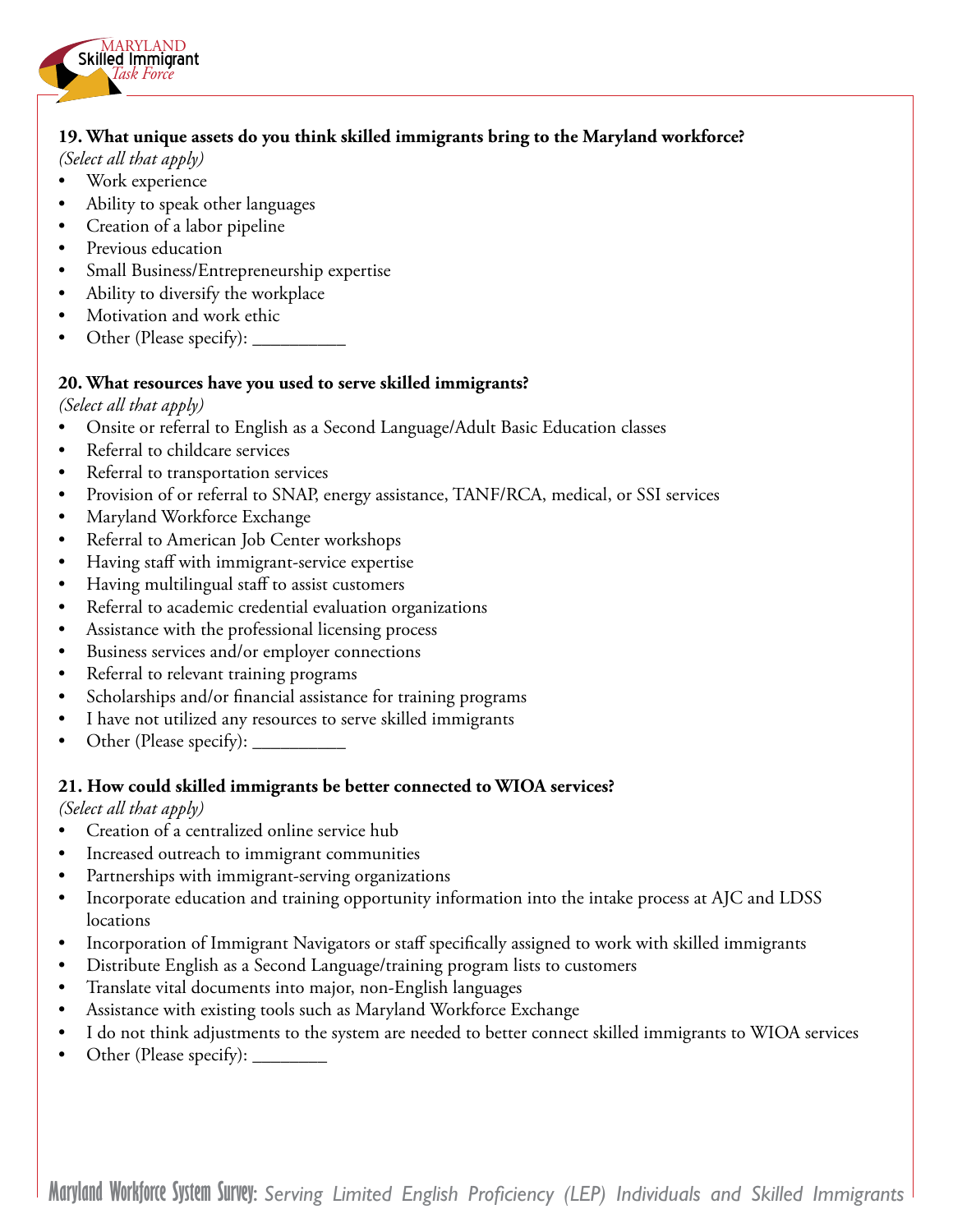

#### **22. What types of collaboration would better assist you in serving skilled immigrants?**

#### *(Select two)*

- Regular meetings between my organization's staff and those who serve skilled immigrants at other WIOA partner agencies
- Training from immigrant-serving organization's staff
- Training from State/local WIOA partner's staff
- Regular meetings with the leaders of immigrant communities
- Forum to share best practices
- Joint Professional Development trainings with WIOA partners and immigrant-serving organizations
- None of the above
- Other (Please specify):

#### **23. How does your organization prepare skilled immigrants to engage with businesses?**

*(Select all that apply)*

- Use of Maryland Workforce Exchange
- Mock interviews with potential employers
- Guest speaker appearances
- Specific workshops on the licensing process with industry professionals
- Job or Career Fairs
- My organization does not facilitate business engagement for skilled immigrants
- Other (Please specify):

#### **24. Do you feel equipped with the skills and tools necessary to guide a skilled immigrant through the process of finding a job in their field of study and/or sector of previous work? Please explain.**

- Yes
- No
- Not applicable to my job function
- Comment box:

# **25. In what ways do you think your organization could enhance services for skilled immigrants?**

*(Select top five)*

- Staff training on how to work with immigrants
- Staff training on how to work with skilled immigrants
- Staff training on how to market immigrants to employers
- Increased outreach to immigrant communities
- Institute a Language Access Plan
- Staff training on recertification and credential evaluation
- Partner with immigrant serving non-profit organizations
- Hire culturally diverse staff
- Staff training on how to use interpretation and translation services
- Increase individualized services
- Develop strategies to reduce barriers (childcare, transportation, etc.)
- Hire staff to specifically work with immigrants
- Additional funding for services/programs
- I do not think services could be enhanced
- Other:  $\_\_$